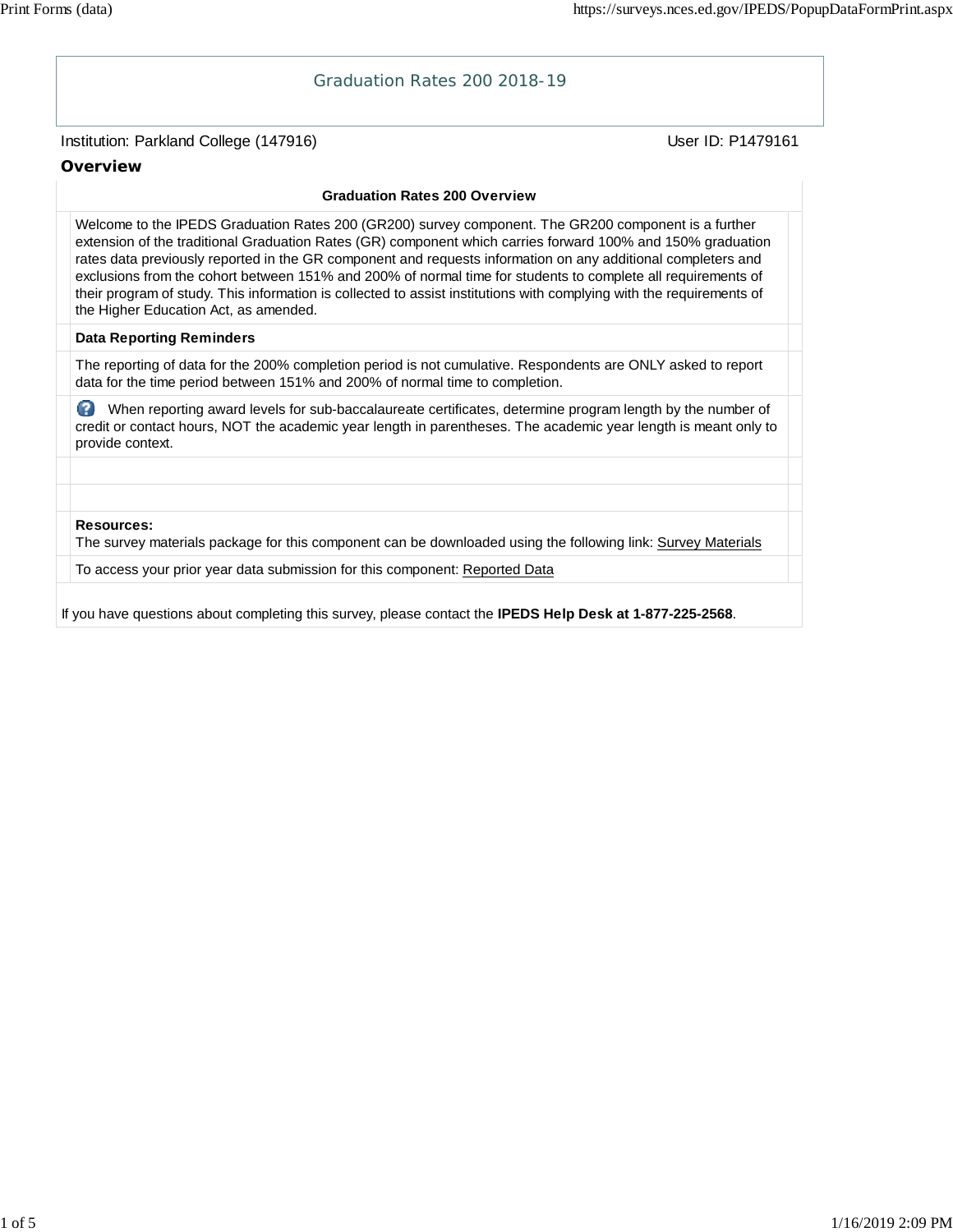| Institution: Parkland College (147916) |   |                                                                                                                                                                       | User ID: P1479161 |
|----------------------------------------|---|-----------------------------------------------------------------------------------------------------------------------------------------------------------------------|-------------------|
|                                        |   | <b>Screening Question</b>                                                                                                                                             |                   |
|                                        |   | Your institution reported to the GR survey component as having the following number of students who did<br>not complete, but were still enrolled at your institution: | 58                |
|                                        |   | Do you have students to report who, 1) received an award between 151% and 200% of the normal time to<br>complete OR are still enrolled as of 200% of normal time?     |                   |
|                                        | O | No                                                                                                                                                                    |                   |
|                                        | ⊚ | Yes                                                                                                                                                                   |                   |
|                                        |   |                                                                                                                                                                       |                   |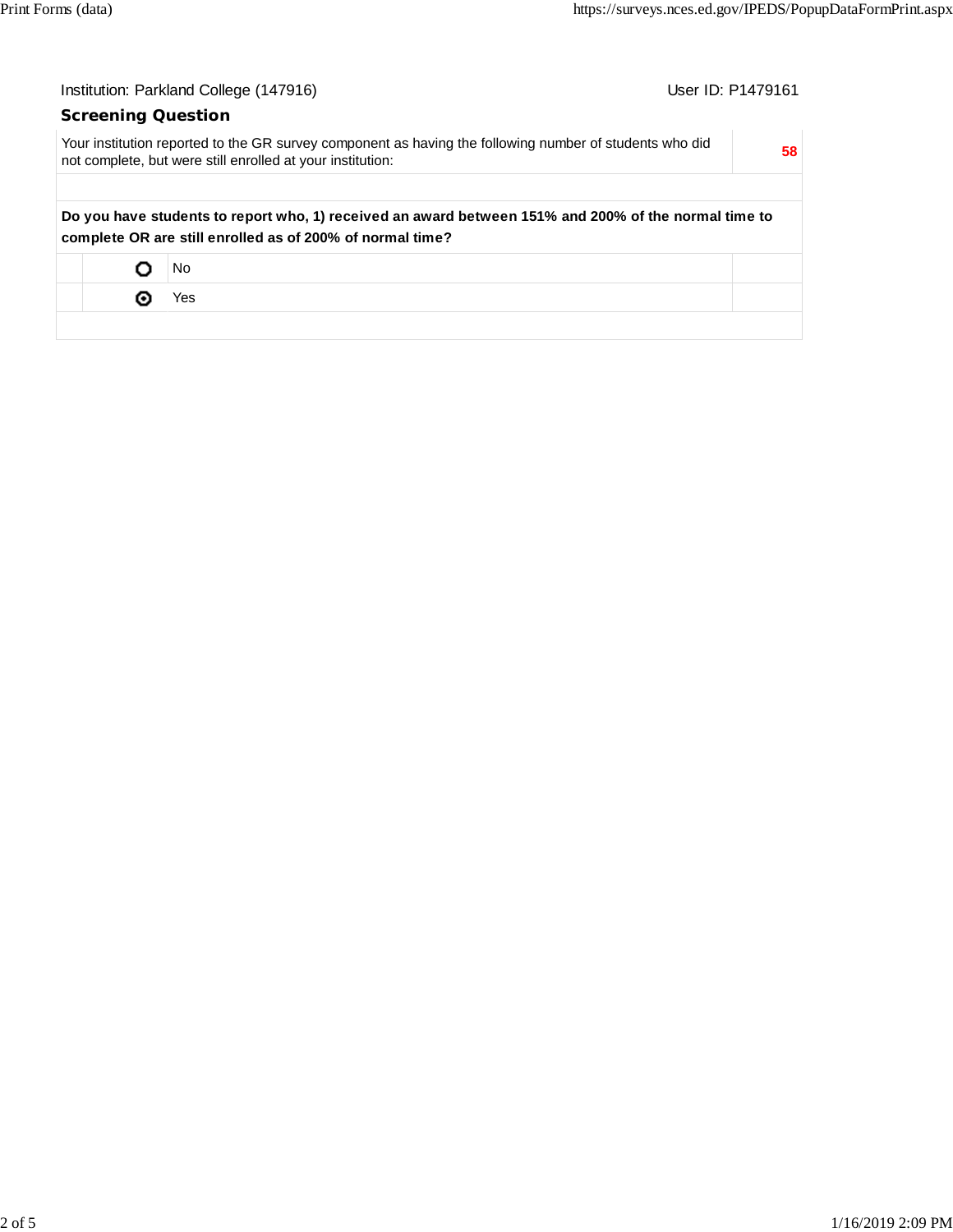Institution: Parkland College (147916) Contract College (147916)

#### **Completers within 200%**

**For less than 4-year institutions, report on the 2014 cohort of full-time, first-time degree/certificate-seeking undergraduate students.**

**Information for this cohort was originally reported by your institution in the 2017-18 IPEDS Graduation Rates survey component. The data on lines 1-5 are preloaded based on the information provided.**

|    |                                                                                                                |     | Graduation<br>rates |
|----|----------------------------------------------------------------------------------------------------------------|-----|---------------------|
| 1  | Revised cohort                                                                                                 | 848 |                     |
| 2  | Exclusions within 150%                                                                                         | 0   |                     |
| 3  | Adjusted cohort 150%                                                                                           | 848 |                     |
| 4  | Number of students in the cohort who completed a program within 100% of normal<br>time to completion           | 124 | 15                  |
| 5  | Number of students in the cohort who completed a program within 150% of normal<br>time to completion           | 243 | 29                  |
| 6  | Additional exclusions (between 151% and 200% of normal time)                                                   | 0   |                     |
| 7  | Adjusted cohort 200% (line 3 - line 6)                                                                         | 848 |                     |
| 8  | Number of students in the cohort who completed a program between 151% and<br>200% of normal time to completion | 20  |                     |
| 9  | Still enrolled as of 200% of normal time to completion                                                         | 13  |                     |
| 10 | Total completers within 200% of normal time (line $5 +$ line 8)                                                | 263 | 31                  |

 **You may use the space below to** provide context **for the data you've reported above. These context notes will be posted on the College Navigator website, and should be written to be understood by students and parents.**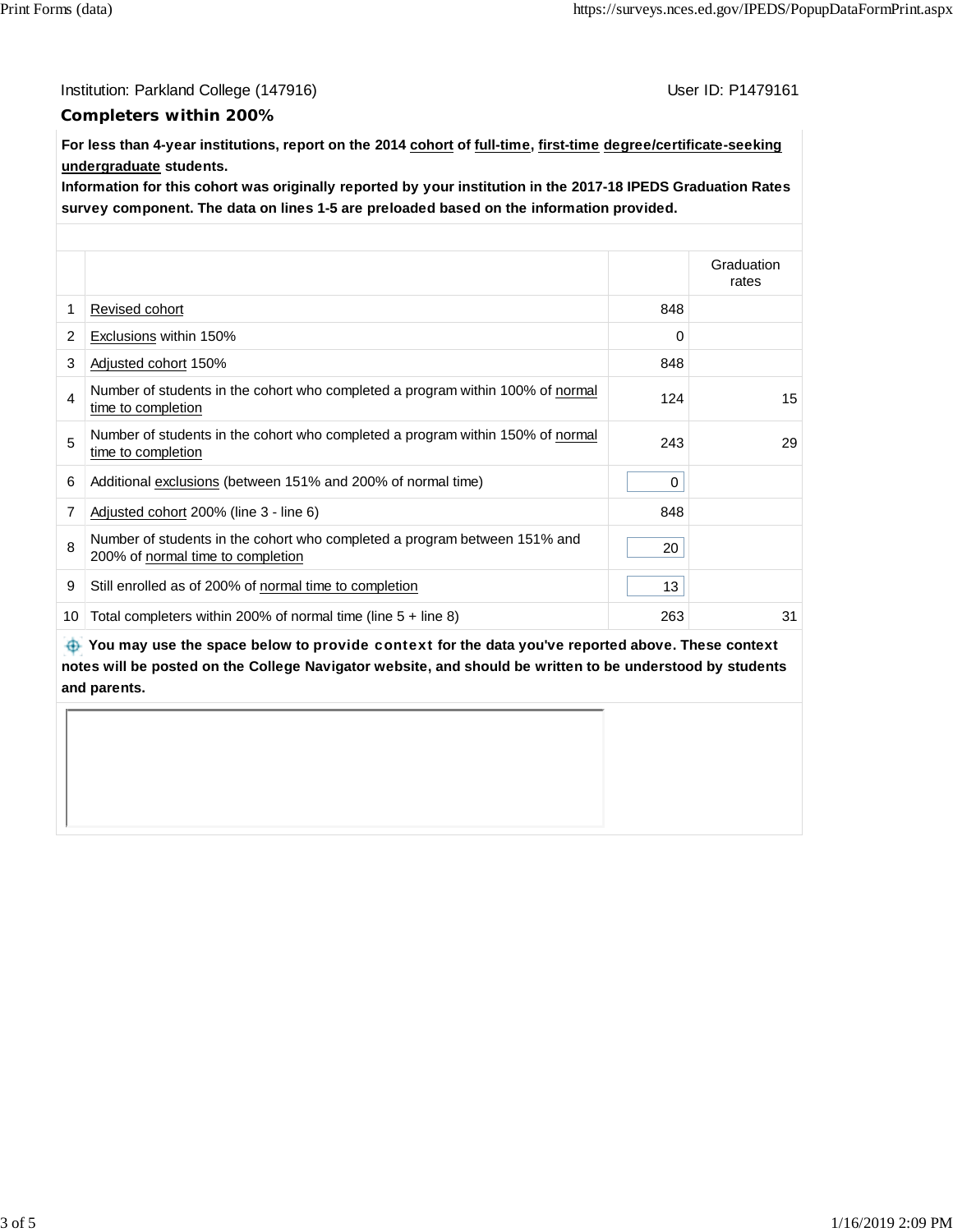| Institution: Parkland College (147916) |  |  |  |
|----------------------------------------|--|--|--|
|----------------------------------------|--|--|--|

User ID: P1479161

## **Prepared by**

The name of the preparer is being collected so that we can follow up with the appropriate person in the event that there are questions concerning the data. The Keyholder will be copied on all email correspondence to other preparers.

The time it took to prepare this component is being collected so that we can continue to improve our estimate of the reporting burden associated with IPEDS. Please include in your estimate the time it took for you to review instructions, query and search data sources, complete and review the component, and submit the data through the Data Collection System.

Thank you for your assistance.

| This survey component was prepared by: |  |                             |   |                   |  |  |  |  |
|----------------------------------------|--|-----------------------------|---|-------------------|--|--|--|--|
| Keyholder                              |  | <b>SFA Contact</b>          | O | <b>HR Contact</b> |  |  |  |  |
| <b>Finance Contact</b>                 |  | Academic Library<br>Contact |   | Other             |  |  |  |  |
| <b>Brian Counter</b>                   |  |                             |   |                   |  |  |  |  |
| bcounter@parkland.edu                  |  |                             |   |                   |  |  |  |  |
|                                        |  |                             |   |                   |  |  |  |  |

**How many staff from your institution only were involved in the data collection and reporting process of this survey component?**

1.00 | Number of Staff (including yourself)

**How many hours did you and others from your institution only spend on each of the steps below when responding to this survey component?**

*Exclude the hours spent collecting data for state and other reporting purposes.*

| <b>Staff</b><br>member | <b>Collecting Data</b><br><b>Needed</b> | <b>Revising Data to</b><br>Match<br><b>IPEDS Requirements</b> | <b>Entering Data</b> | <b>Revising and Locking</b><br>Data |  |
|------------------------|-----------------------------------------|---------------------------------------------------------------|----------------------|-------------------------------------|--|
| Your office            | 0.00                                    | 0.00                                                          | 0.00                 | 1.00                                |  |
|                        | hours                                   | hours                                                         | hours                | hours                               |  |
| <b>Other</b>           | 0.00                                    | 0.00                                                          | 0.00                 | 0.00                                |  |
| offices                | hours                                   | hours                                                         | hours                | hours                               |  |
|                        |                                         |                                                               |                      |                                     |  |